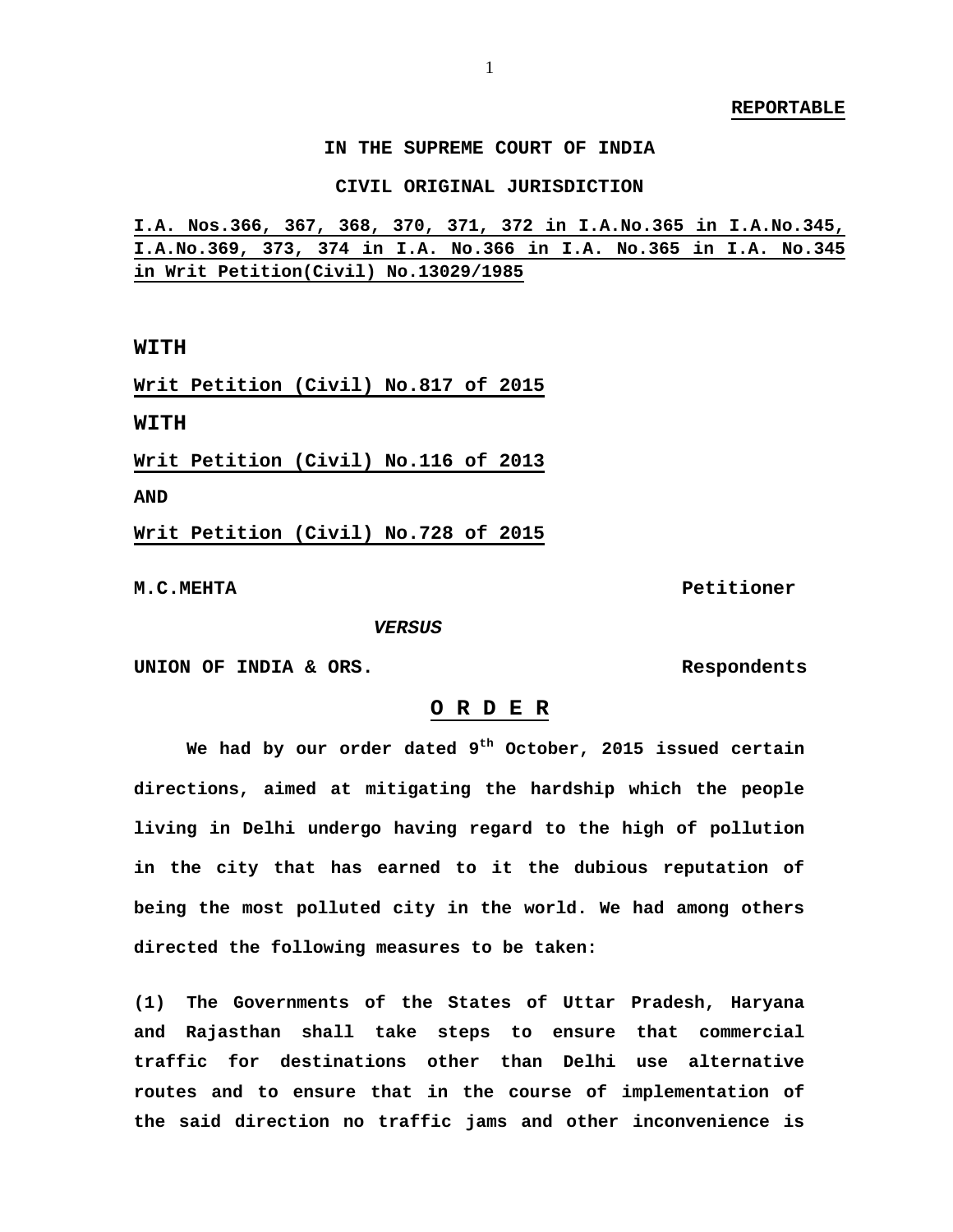**caused to the public.** 

**(2) The Government of NCT of Delhi shall direct issue advertisements to inform commercial traffic of the bypass routes and the imposition of the ECC imposed by this Court for entry of the vehicles into Delhi.** 

**(3) The toll collectors shall put in place Radio Frequency Identification (RFID) systems at their own costs at nine main entry points in the city by November 30, 2015 and by 31st January, 2016 at all the remaining 118 entry points to the city. The NCT Government shall install its own CCTV cameras at nine entry points and also organise surprise visits to oversee the collection of ECC and other necessary arrangements.** 

**We had by the same order directed levy and collection of ECC at the following rates:** 

**(i) The Category 2 (light duty vehicles etc.) and Category 3 (2 axle trucks) at the rate of Rs.700/- per vehicle;** 

**(ii) Category 4 (3 axle trucks) and Category 5 (4 axle trucks and above) at the rate of Rs.1300/- per truck.** 

 **Passenger vehicles, ambulances and vehicles carrying essential commodities like food stuffs and oil tankers for Delhi were exempted from the above charges.** 

 **Mr. Harish N. Salve, learned senior counsel appearing as amicus, argued that imposition of ECC and the directions issued by this Court regarding diversion of commercial vehicles/trucks to alternative routes has made some difference but the pollution levels continue to remain high despite such measures. He submitted by reference to the material placed on record that the level of pollution detected on or before 9th October, 2015**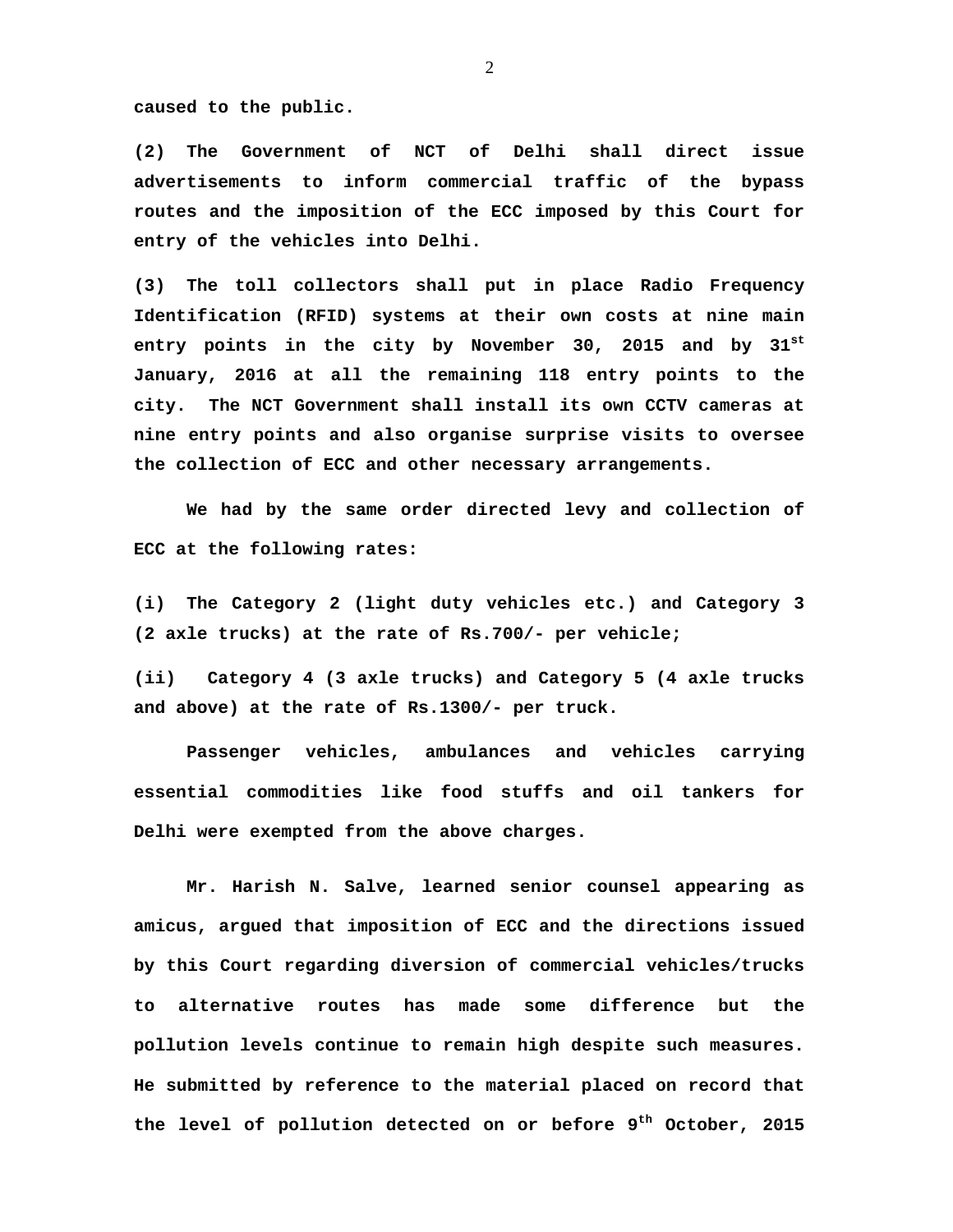**was infact lower than the levels recorded on subsequent dates. Mr. Salve further submitted that although diversion of vehicles to alternative routes in terms of the order passed by this Court was given effect to belatedly on 6th November, 2015, yet the said direction has not been effectively enforced inasmuch as vehicles not bound for Delhi are being allowed to enter Delhi on payment of the prescribed ECC. It was submitted that the true spirit of the order passed by this Court was that vehicles that were bound for Delhi alone were to enter Delhi and other vehicles bound for other destinations/cities were supposed to bypass Delhi by using alternative routes. He drew our attention to a similar direction issued by this Court in M.C. Mehta v. Union of India and Others – (2003) 10 SCC 561. It was in that view urged that the order passed by this Court on 9th October, 2015 could be modified/clarified to make it clear that the State Governments shall take steps to divert vehicles that are not bound for Delhi through alternative routes especially those using National Highway-8 and National Highway-1 for entering the national capital. It was also contended by Mr. Salve that in order to effectively discourage vehicles from entering Delhi, the ECC could be revised upwards especially when the Government of NCT of Delhi, the M.C.D. and the Union of India were all agreeable to the same.** 

**Mr. Ranjit Kumar, learned Solicitor General appearing for the Union of India, submitted that diversion of traffic away from Delhi by use of alternative routes as also by way of**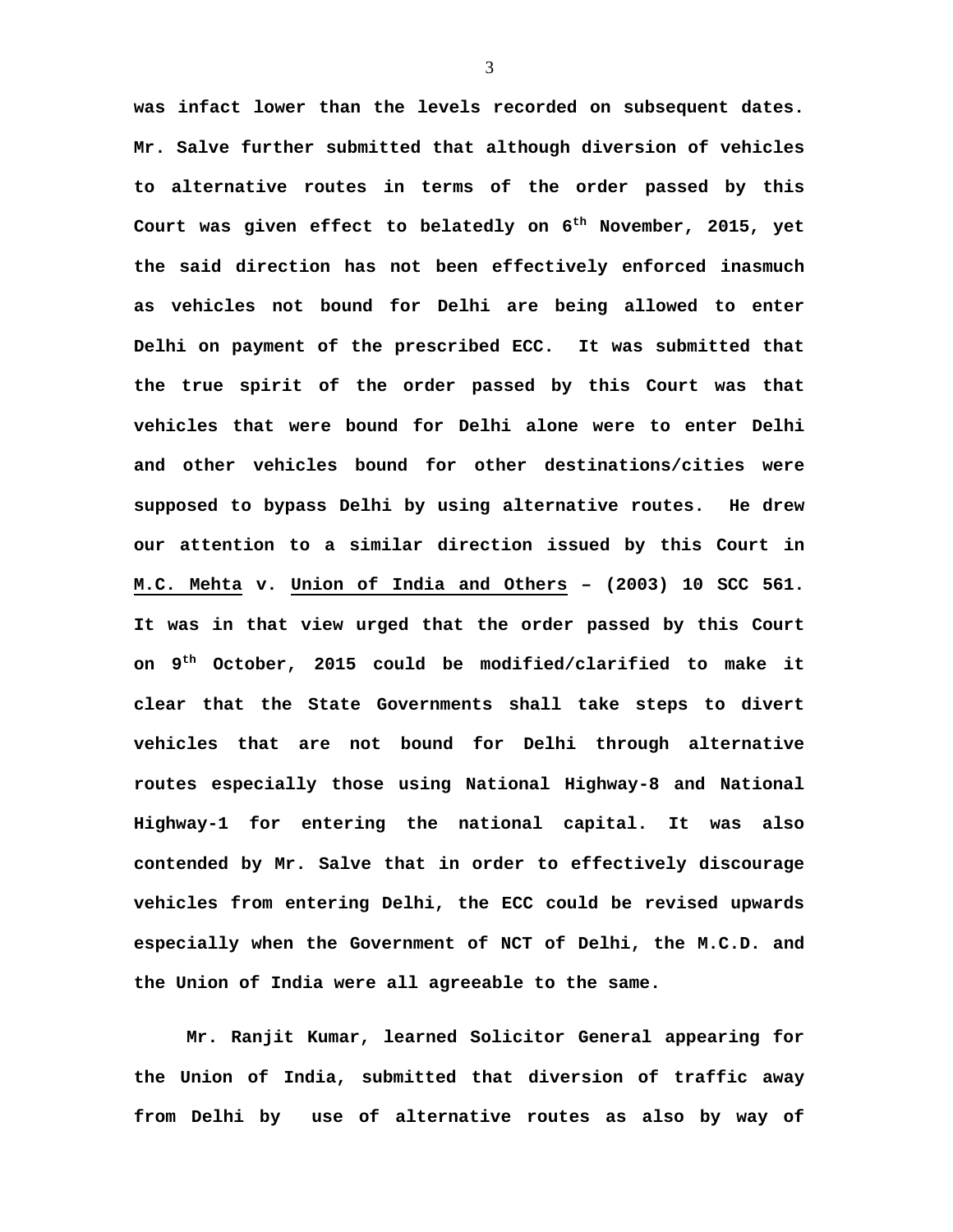**enhancement of the ECC has been thoroughly discussed with the learned Amicus Curiae and that the Union of India and so also the Government of NCT have no objection to such a direction being issued. He submitted that as a matter of fact discussions held between the representatives of the two governments, namely, Union of India and Government of NCT of Delhi as also the M.C.D. had led to a consensus on five other points also on which this Court could issue suitable directions to help reduce the pollution levels in Delhi. It was submitted that the revision of ECC could be upto 100% of the amount already stipulated for vehicles that are Delhi bound while other vehicles which are not bound for Delhi could be directed to bypass Delhi by using alternative routes which the two governments could be directed to specify.** 

 **By our order dated 6th December, 2001 passed in M.C. Mehta v. Union of India and Others – (2003) 10 SCC 561, we had, inter alia, directed :** 

**"8. It appears that vehicles which transit through Delhi do not adhere to the vehicular standards which are applicable in Delhi, namely, they are not Euro II-compliant nor are they using low sulphur and low benzene fuel. There is no reason why very large number of goods vehicles should transit through Delhi thereby adding to the pollution level and the traffic on the road.**

**9. It is, therefore, proposed that with effect from 15.1.2002 no heavy-, medium- or light-goods vehicles will ply on inter-State routes by passing through Delhi or New Delhi. It is only those goods vehicles which on payment of octroi/toll tax carry goods to or from Delhi which would be allowed to ply. The Commissioner of Police is directed to formulate a**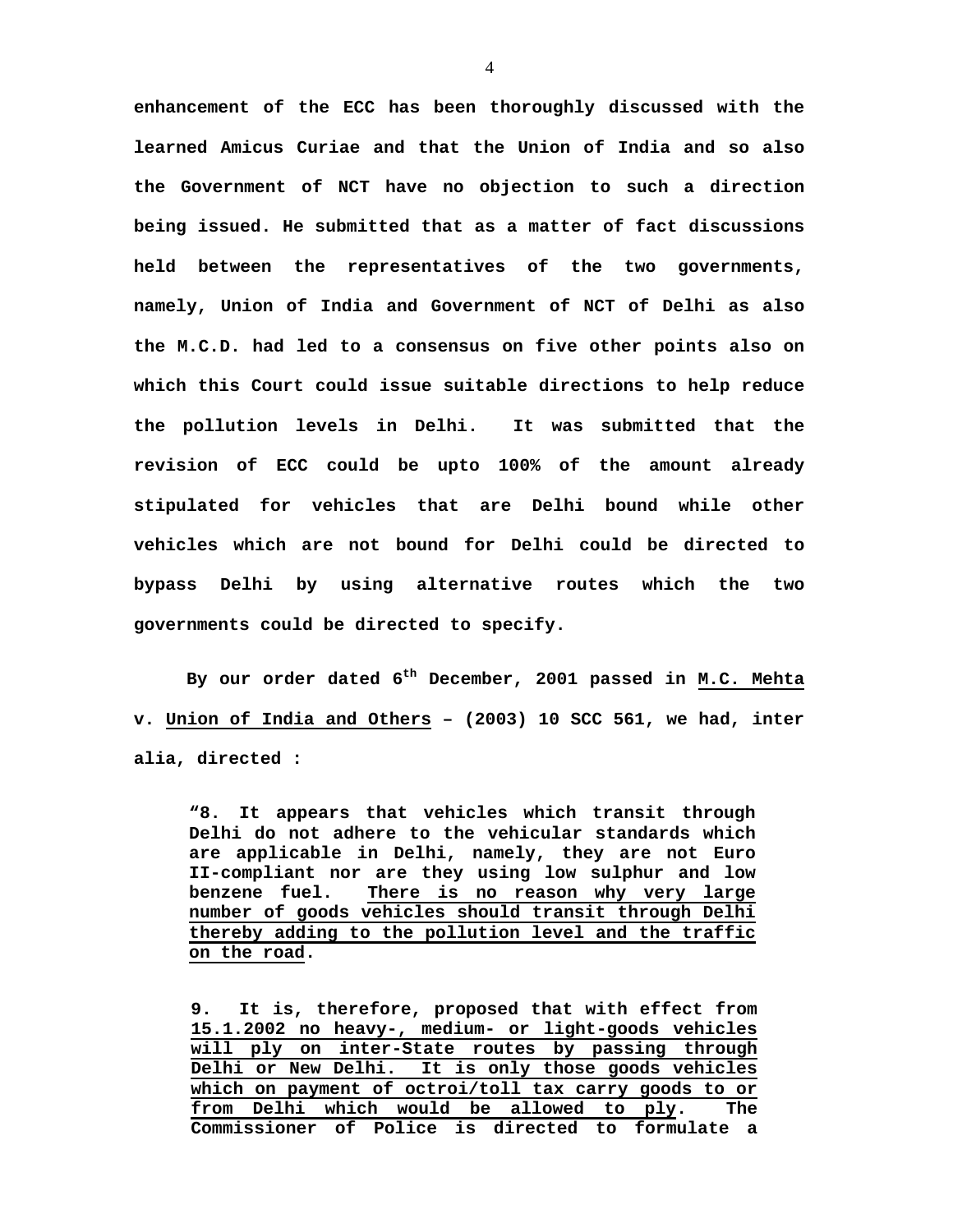**scheme in this behalf and give due publicity to all concerned and implement the same."**

 **Our order dated 9th October, 2015 was in the same spirit intended to act as a restraint against vehicles not bound for Delhi entering Delhi. The said direction appears to have been understood to mean as though vehicles not bound for Delhi could also enter Delhi provided they pay ECC. The true intention, however, was that the vehicles that are not bound for Delhi are diverted to alternative routes to bypass Delhi. The levy of ECC has no doubt resulted in some diversion of such vehicles but a very large number of vehicles not bound for Delhi still appear to be entering Delhi on payment of ECC, stipulated by us. In the circumstances, we consider it necessary to make it clear that no vehicle which is not bound for Delhi will be allowed to enter from N.H.-8 which connects Jaipur to Delhi and N.H.-1 that connects the States of Punjab, Haryana and other northern States to Delhi** *via* **Kundli border. We are limiting the restraint order to these two entry points for the present because from the figures given to us the largest number of vehicles that are entering into Delhi are from these two entry points. We according direct that traffic from these two entry points viz. Kundli border on N.H.-1 and Rajokri on N.H.-8, shall be diverted to bypass Delhi through such alternative routes as the transport/traffic departments of the governments concerned may stipulate.** 

**We are further of the view that empty/unladen vehicles**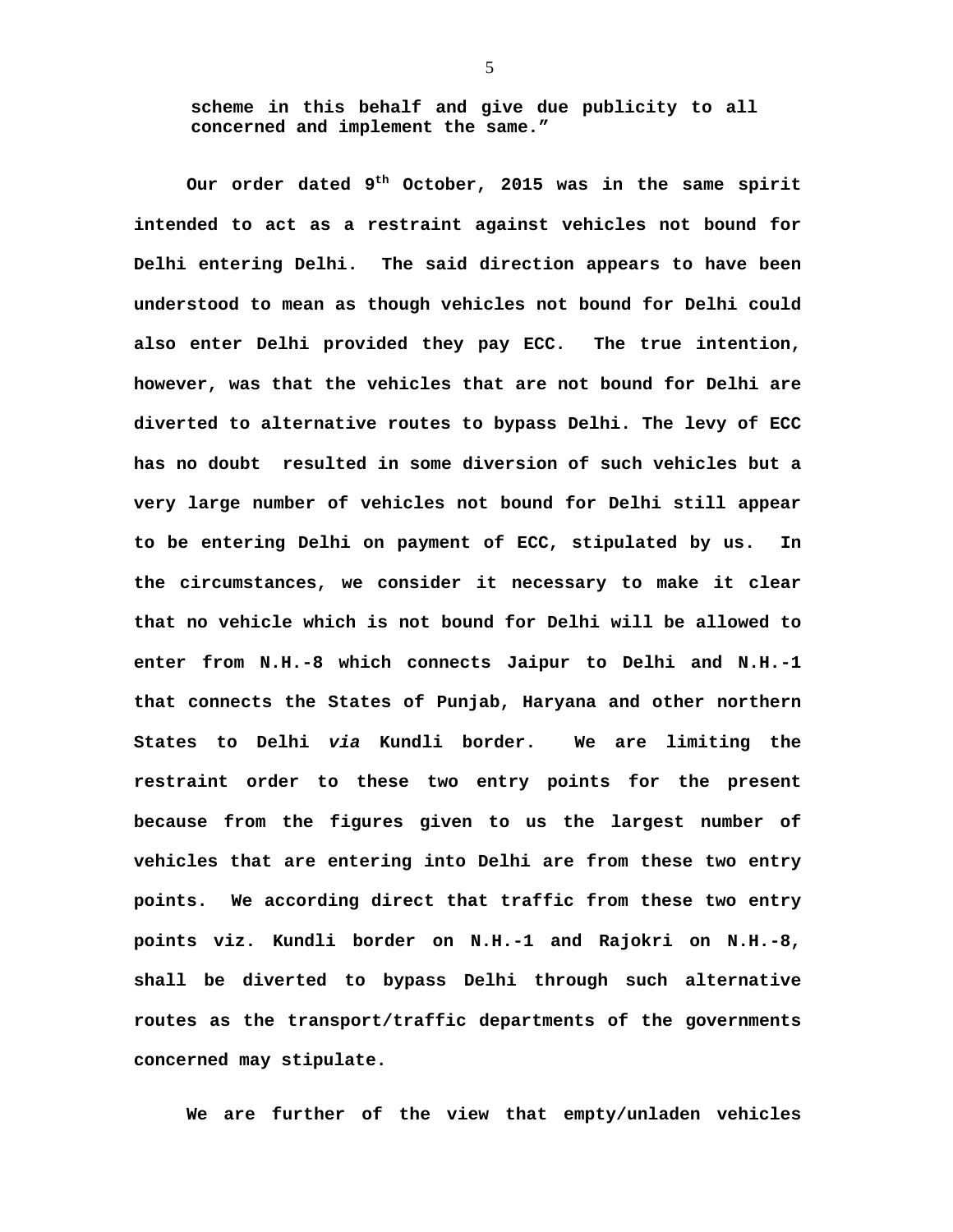**bound for Delhi, can enter Delhi on payment of the ECC earlier stipulated by us @ Rs.700/- and Rs.1300/- per vehicle depending upon the category to which the vehicle belongs. We, however, direct that for Delhi bound vehicles loaded with goods, the ECC will be twice the charge stipulated by us by our order dated 9th October, 2015. This measure shall, in our opinion, discourage any vehicle trying to enter Delhi on a false pretext of the goods loaded on it being Delhi bound.** 

 **Mr. Salve next argued that the transport vehicles registered on or before 2005 which are non-compliant with the current pollution control standards also need to be disallowed from entering Delhi even if the same are Delhi bound with goods loaded for consumption in the city. There was a consensus among learned counsel for the parties even on this issue who submitted that Union of India or Government of NCT of Delhi have no real objection if a direction to that effect is issued. We accordingly direct that while vehicles "bound for Delhi" may enter on payment of ECC at the rates stipulated hereinabove, those registered in the year 2005 or earlier shall not qualify for such entry. State Governments and Union Territories concerned shall ensure that vehicles bearing registration numbers of the year 2005 or earlier do not enter Delhi. The governments will evolve a suitable system for implementation of this direction.** 

 **It was contended by Mr. Salve that since diesel vehicles are the most polluting vehicles contributing to the current**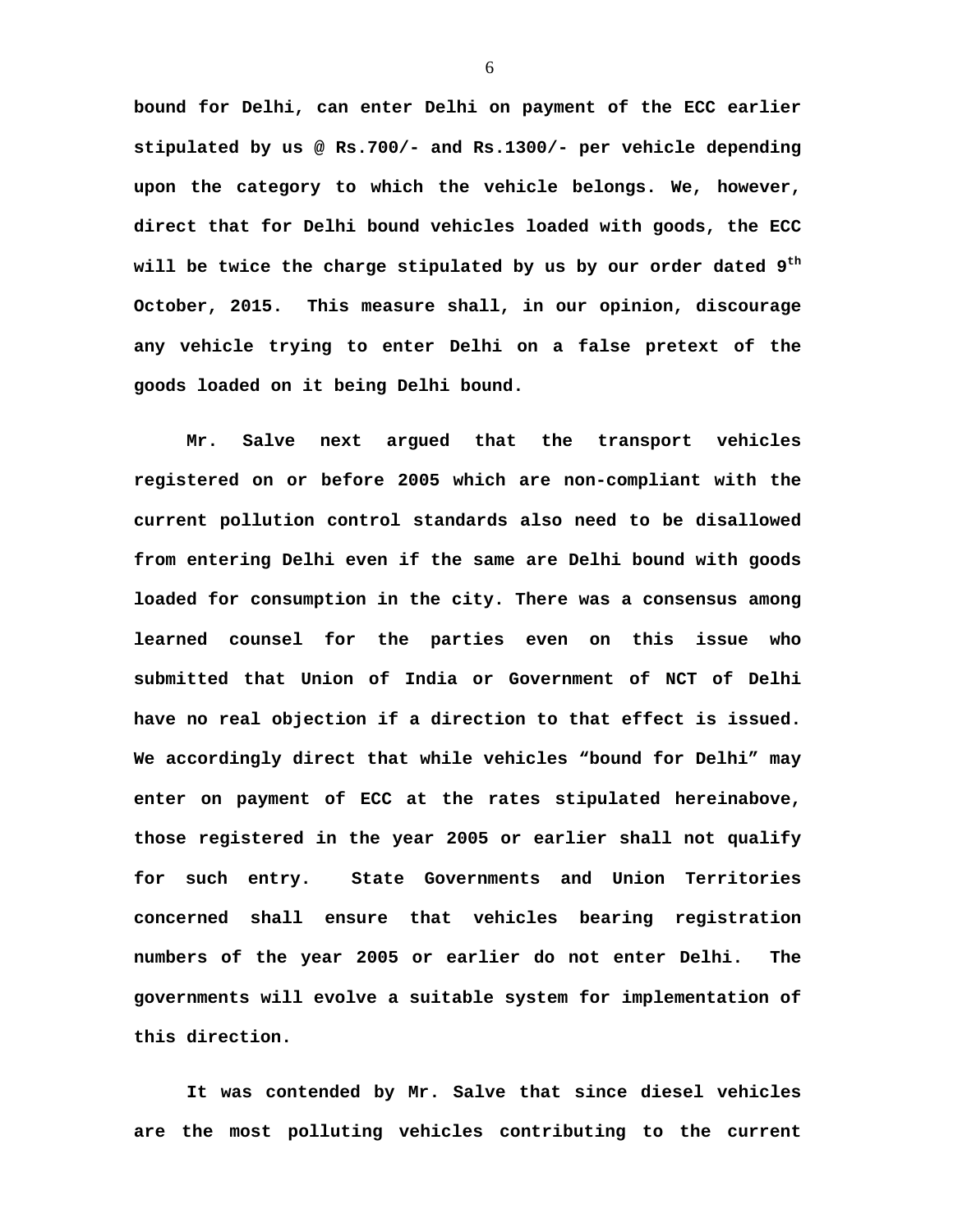**state of affairs in Delhi, it is time to issue directions banning registration of any new private and/commercial light duty diesel vehicles in the National Capital Region. This submission was opposed by Mr. Ranjit Kumar who submitted that banning of commercial light duty diesel vehicles is likely to affect trade and commerce within Delhi and supply of essential commodities to the people living in the National Capital Region especially because such vehicles are used in large numbers for ferrying goods from one place to the other in the region.** 

**M/s. Dushyant Dave and Dhruv Mehta, learned senior counsel appearing for the automobile dealers selling diesel vehicles, also opposed any ban on registration of new private vehicles and commercial light duty diesel vehicles as proposed by Mr. Salve. Having given our anxious consideration to the submissions made at the Bar, we are of the view that the new commercial light duty diesel vehicles can for the present continue being registered in Delhi on account of the dependence of the public on such vehicles for supply of essentials. There is, however, no reason why registration of private cars and SUVs using diesel with an engine capacity of 2000 cc and above should not be banned upto 31st March, 2016. It is noteworthy that diesel vehicles of 2000 cc and above and SUVs are generally used by more affluent sections of our society and because of the higher engine capacity are more prone to cause higher levels of pollution. A ban on registration of such vehicles will not therefore affect the common man or the**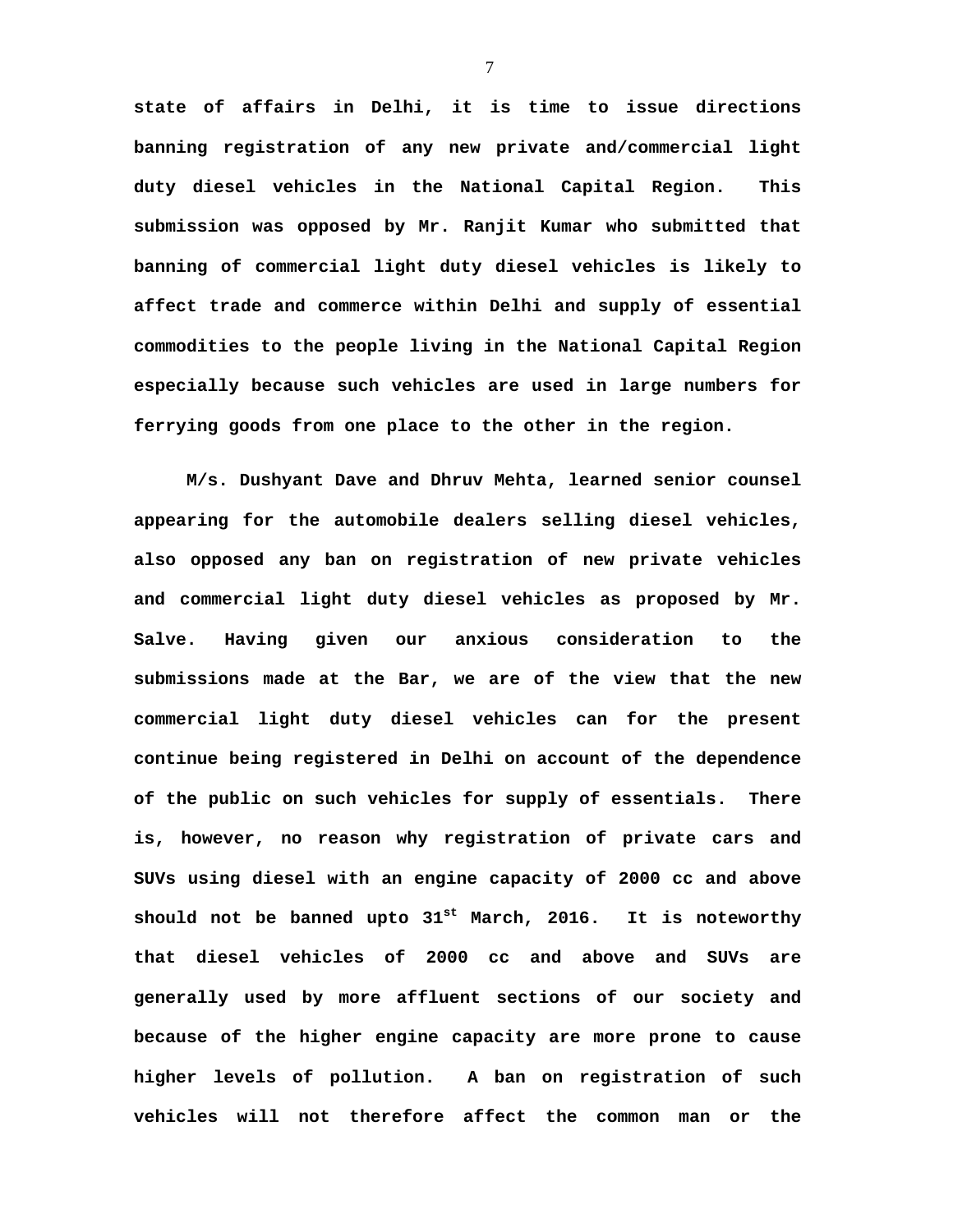**average citizen in the city of Delhi. We accordingly direct that Registration of SUVs and private cars of the capacity of 2000 CC and above using diesel as fuel shall stand banned in the NCR upto 31st March, 2016.** 

 **It was then argued by Mr. Salve that all taxis including aggregators like OLA and UBER plying in the National Capital Region may be moved to C.N.G. fuel within a reasonable time but not later than 1st March, 2016. There was a general consensus on this subject also primarily because it is hoped by all concerned that it will contribute substantially to the reduction of the pollution. We, therefore, direct that all taxis including those operating under** aggregators **like OLA and UBER in the NCT of Delhi, plying under city permits shall move to C.N.G. not later than 1st March, 2016.** 

 **It was submitted by Mr. Salve that one of the contributors to the pollution in the city is dust that rises from the roads and pavements which are not fully developed. It was submitted that Government of NCT of Delhi could be directed to vacuum clean the roads which will substantially reduce the pollution levels. To the credit of learned counsel for the Government of NCT of Delhi and Union of India and the M.C.D. we must mention that a direction to that effect was not opposed by anyone of them. As a matter of fact, Mr. Wasim A Qadri, learned counsel for the Government of NCT of Delhi submitted that the State Government is very keen to undertake these steps to reduce the pollution levels and ensure that paving of roadsides starts**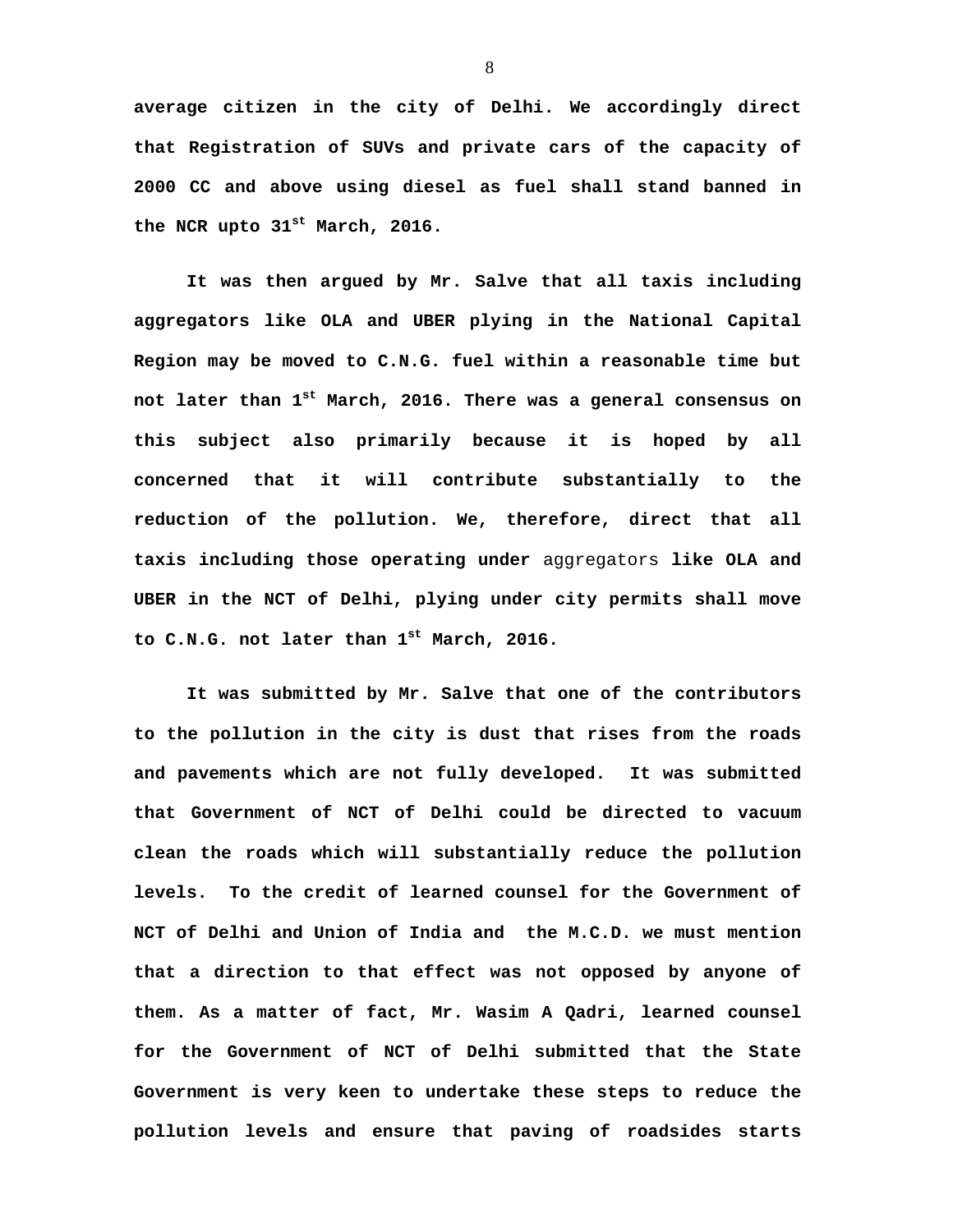**immediately. Vacuum cleaning will, however, take some time as the State Government shall have to purchase vacuum cleaning vehicles/appliances for use on the roads.** 

 **We accordingly direct the Government of NCT of Delhi to take immediate steps for repair of pavements and make pavements wherever the same are missing and also to take immediate steps for procurement of the requisite vacuum cleaning vehicles for use on Delhi roads expeditiously but not later than 1st April, 2016.** 

 **It was argued by learned counsel for the parties that one of the major contributors to the current pollution levels is the construction activities going on in the National Capital Region. It was submitted that Union of India and State Governments concerned must be directed to take steps to enforce the C.P.C.B. rules and norms against those engaged in such construction activities to prevent further rise of pollution levels. We see no reason to decline a direction to that effect. C.P.C.B. norms regarding prevention of pollution by putting curtains and other devices at construction sites must be strictly enforced by the enforcement agencies concerned. We direct accordingly.** 

 **It is also contended by learned counsel for the parties that one of the contributors to the pollution is burning of solid waste by local bodies like M.C.D., N.D.M.C and institutions that generate such waste. It was submitted that**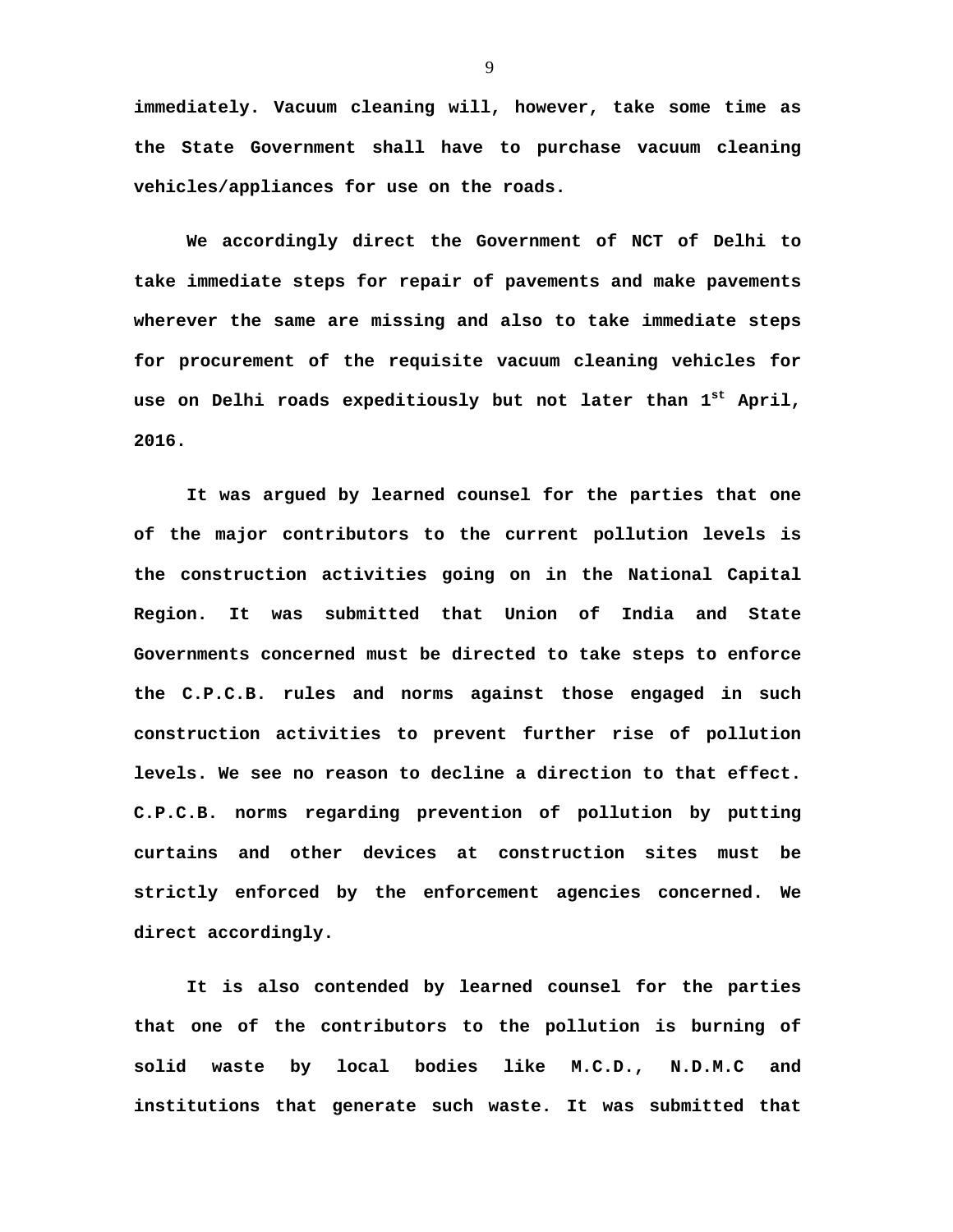**burning of solid waste was impermissible under the relevant rules and that** lapses **on the part of the concerned authorities in the matter of enforcing the said rules is contributing to the deteriorating situation. It was, therefore, prayed that authorities including the local bodies and institutions within the National Capital Region be directed to refrain from disposing of solid waste by burning such waste and to take steps for proper management/disposal of such waste in a scientific manner following the norms and the requirements of the relevant rules in that regard. We see no reason to decline that prayer either. We accordingly direct that the State Government and the local bodies concerned including M.C.D., N.D.M.C. and all other institutions that are generating solid waste shall take steps to ensure that no part of such waste is burnt and that proper arrangements are made for disposal of such waste in a scientific way without causing any hazard to environment.** 

**There are a few other suggestions also mooted by learned counsel for NCT of Delhi with which we are not dealing at present as learned counsel for Union of India and the amicus curiae wanted some time to examine the same and make their submission. They may do so on or before the next date of hearing.** 

 **Mr. Shyam Divan, learned counsel for the toll collector-SMYR Consortium LLP, prayed for early hearing of his (I.A. No.366) for modification of our Order dated 9th October, 2015 as**